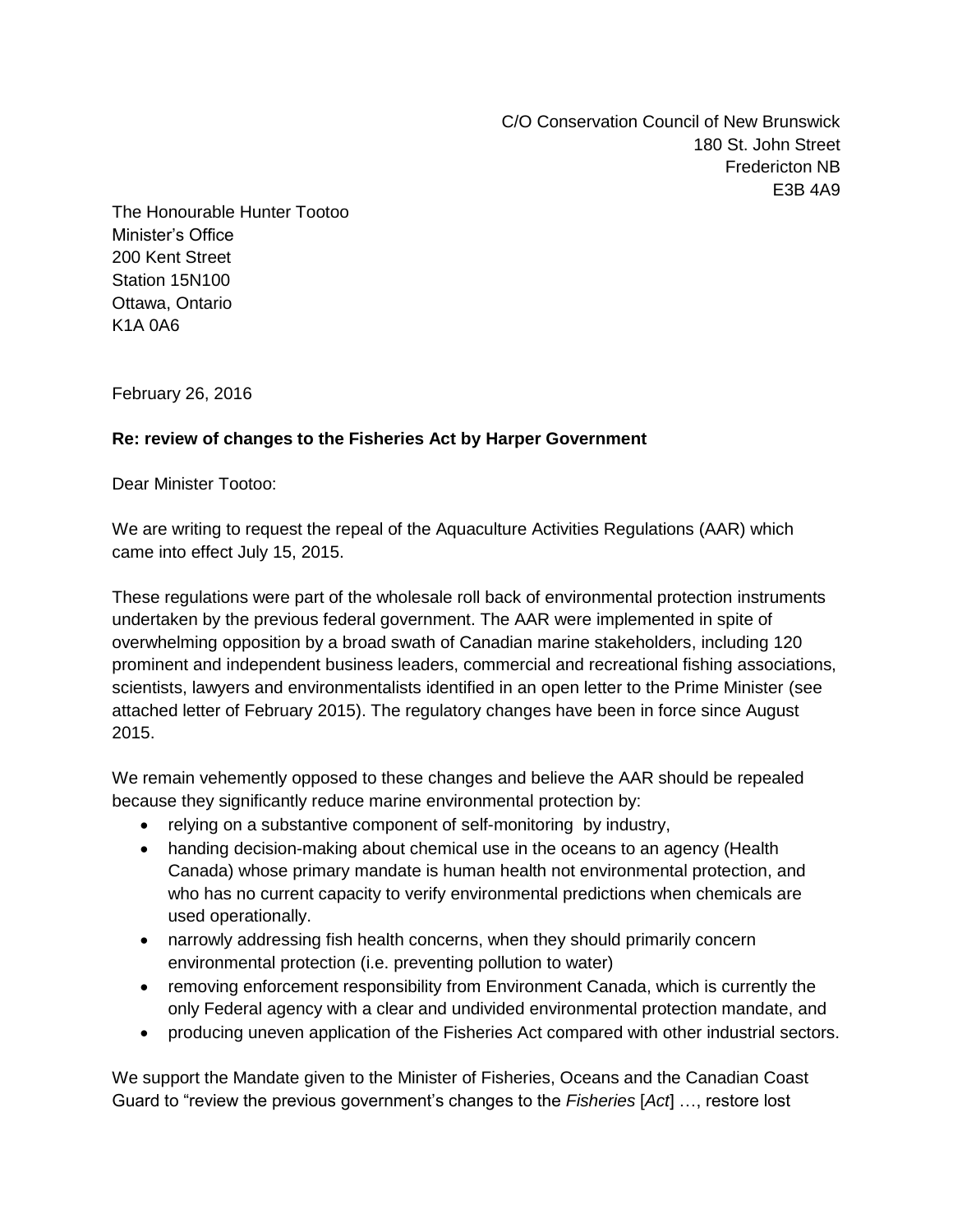protections, and incorporate modern safeguards," and believe the newly promulgated Aquaculture Activity Regulations fall squarely within that commitment.

The AAR are a critical part of the previous Conservative government's attack on environmental protection of our oceans. As part of its commitment to return to responsible ecosystem management, we ask your government to repeal the AAR and work with stakeholders in First Nations, marine environmental science, fisheries, and aquaculture to implement environmental protection regulations that adequately address sources of pollution from aquaculture.

**We understand a Designation Order dated March 12, 2014, has removed Environment Canada from all aquaculture oversight activities. We recommend that the sections of the Designation Order removing Environment Canada's responsibilities be rescinded so the agency can continue its effective enforcement and environmental surveillance work with regards to aquaculture.**

**Given that the effective handover of enforcement responsibilities and capabilities between Environment Canada and Fisheries and Oceans Canada is not yet complete; and that the implementation protocols have yet to be signed, the repeal of the AAR and return of enforcement capacity back to Environment Canada would be timely.** 

It is also our understanding that there is a desire by the aquaculture industry to have an Aquaculture Act that would centralize administrative responsibility for aquaculture into one agency. We are very concerned about the implications of such a move on the environment and traditional fisheries. We suggest that a restored Fisheries Act could be an entirely adequate piece of legislation and that the aquaculture industry should be held to such an Act standards.

We offer our full support to your efforts to strengthen environmental protection in Canada and look forward to working with you to ensure that our coastal waters are well protected and coastal industries can thrive in an environmentally sustainable manner.

Sincerely,

**Stewart Lamont** Managing Director Tangier Lobster Co., NS

**Maria Recchia** Executive Director Fundy North Fishermen's Association, NB

**Dr. Susanna Fuller** Marine Conservation **Coordinator** Ecology Action Centre, NS

**Matthew Abbott** Marine Program Director Conservation Council of NB

**Bill Ernst** Research Scientist (ret.) Environment Canada

**Christian Brun** Executive Secretary Maritime Fishermen's Union, NB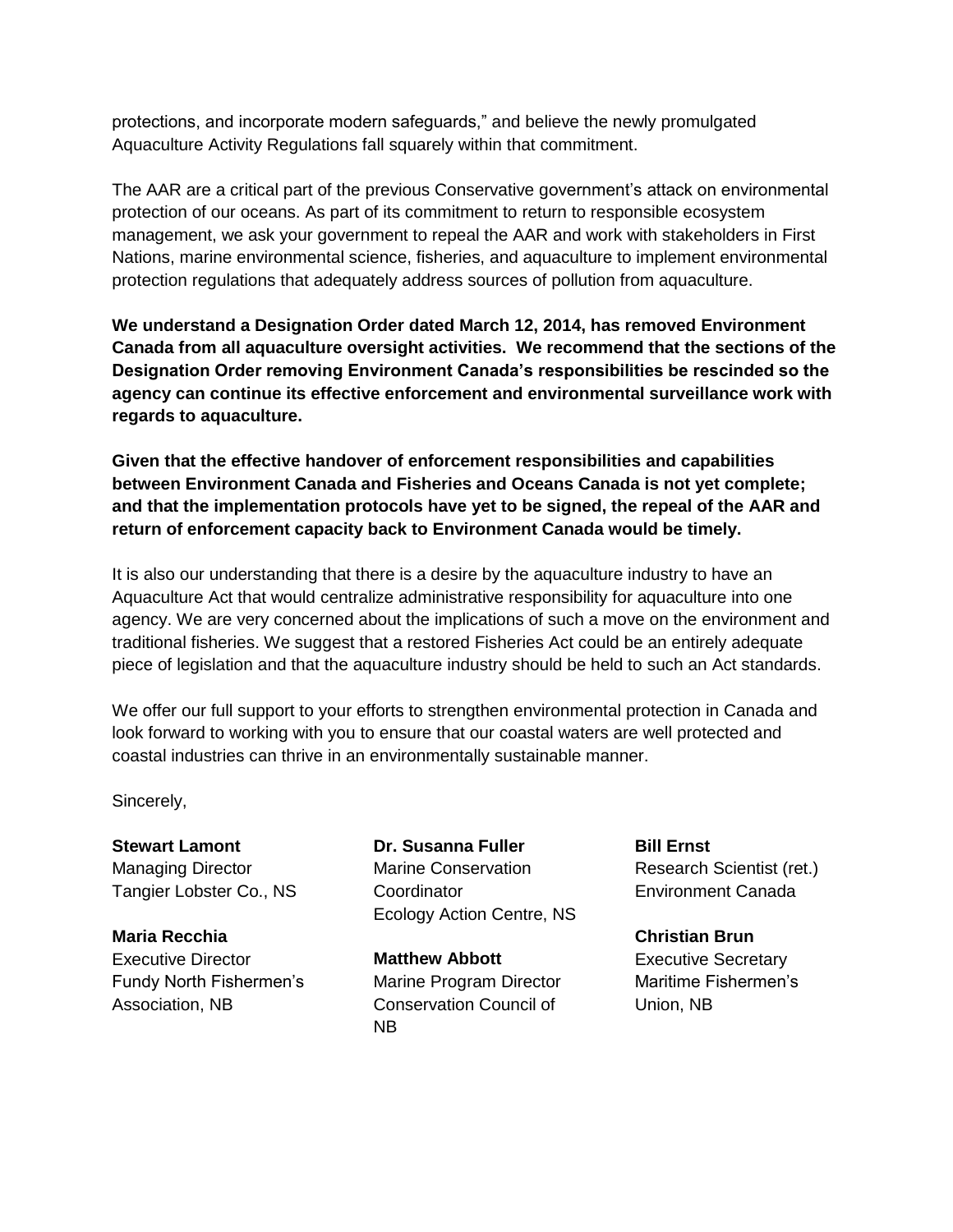**Les Burridge,** PhD Research Scientist (ret.) Fisheries and Oceans Canada, NB

**Ratana Chuenpagdee,** PhD Canada Research Chair in Natural Resource Sustainability and Community Development Department of Geography Memorial University, NL Project Director, Too Big To Ignore

**Jessica Clogg,**  Executive Director and Senior Counsel West Coast Environmental Law Association

**Peter Connors** President Eastern Shore Fishermen's Protective Association, NS

**Ken Doe** Biologist (ret.) Environment Canada, Halifax, NS

**Brian Guptill** President Grand Manan Fishermen's Association, NB

**Spencer Greenwood,** PhD

Director-Research Scientist AVC Lobster Science Centre, Atlantic Veterinary College, University of PEI

**Jack Imhof** Trout Unlimited Canada

**Leonard LeBlanc** President Gulf Nova Scotia Fishermen's Coalition, NS

**Timothy Lambert** Research Scientist (ret.) Fisheries and Oceans, NS

**Heike Lotze,** PhD Canada Research Chair in Marine Renewable Resources Department of Biology Dalhousie University, NS

**Martin Mallet** Directeur général Homarus Inc., NB

**Theresa McClenaghan** Executive Director and Counsel Canadian Environmental Law Association

**Kim Olsen** President United Fishermen and Allied Workers Union-Unifor, BC

**Roy Parker** Aquatic Biologist (ret.) Environment Canada, NS

**Jon Percy** Research Scientist (ret.) Fisheries and Oceans, NS

**Stan Proboszcz** Fisheries Biologist Watershed Watch Salmon Society, BC

**Bill Taylor** President Atlantic Salmon Federation

**Peter G. Wells,** PhD Environment Canada, Canadian Wildlife Service (retired). Faculty of Management (SRES, SIM) and Faculty of Science (MAP)

**John Werring** Senior Science and Policy Advisor National Science and Policy Unit David Suzuki Foundation, BC

**Karen Wristen,** LL.B Executive Director Living Oceans Society, BC

CC: The Honourable Catherine McKenna, Minister of Environment and Climate Change; The Honourable Kirsty Duncan, Minister of Science; The Honourable Carolyn Bennett, Minister of Indigenous and Northern Affairs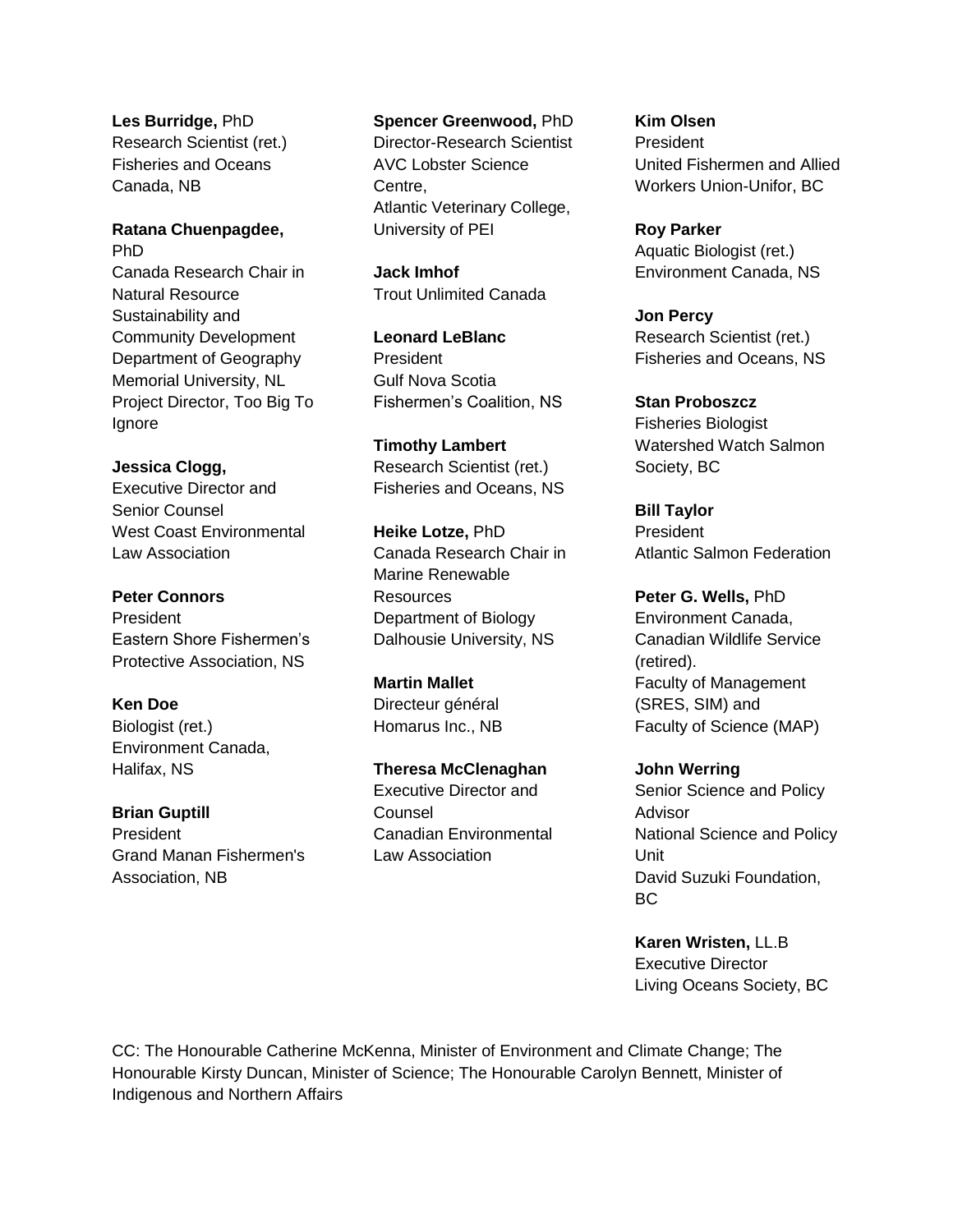Office of the Prime Minister 80 Wellington Street Ottawa, ON K1A 0A2

February 17, 2015

Dear Prime Minister Harper:

As business leaders, commercial and recreational fishing associations, scientists, lawyers and environmentalists who care deeply about sustainable jobs, prosperous coastal communities and healthy ecosystems, we are gravely concerned about the Department of Fisheries and Oceans' proposal to, in essence, exempt the aquaculture industry from the *Fisheries Act* provisions that prohibit the release of deleterious substances into water frequented by fish. We believe the proposed changes, if enacted, will lead to the discharge of increasingly powerful pesticides and other potentially damaging substances into the ecosystem, significantly reduce government regulatory oversight, and damage Canada's commercial interests as a provider of untainted seafood. Needless to say, these factors diminish our international reputation for environmental protection.

The *Fisheries Act* has been a mainstay of environmental protection for more than 100 years and the section dealing with deleterious substances is key to ensuring that those of us who use Canada's aquatic ecosystems, be they marine or freshwater, do so in an environmentally sound and responsible manner. This section of the Act has never been used inappropriately or frivolously. It has however been used to stop activities highly damaging to fish and their habitat. The most recent instance involved an aquaculture operator in New Brunswick who pled guilty to violating the *Fisheries Act,* in illegally using a pesticide at 15 aquaculture sites, over an extended period of time and despite warnings from Environment Canada. The pesticide is known to be toxic to lobsters and was likely the cause of mortality in hundreds of lobsters found dead in lobster traps during the period of illegal use.

We are also concerned that as a consequence of these proposed changes; Environment Canada's role would be eliminated leaving reliance upon Health Canada and the Department of Fisheries and Oceans (DFO) to ensure environmental protection. Health Canada does not have an undivided environmental protection mandate and DFO does not have the capacity to undertake the surveillance work of Environment Canada. The environmental risk assessments currently performed by Health Canada for pesticide impacts are conducted in a manner that is less than transparent based upon proprietary data sets provided by chemical manufacturers. In the case of drugs, the environmental assessments are negligible and Health Canada does not conduct any subsequent environmental impacts monitoring after these same products are put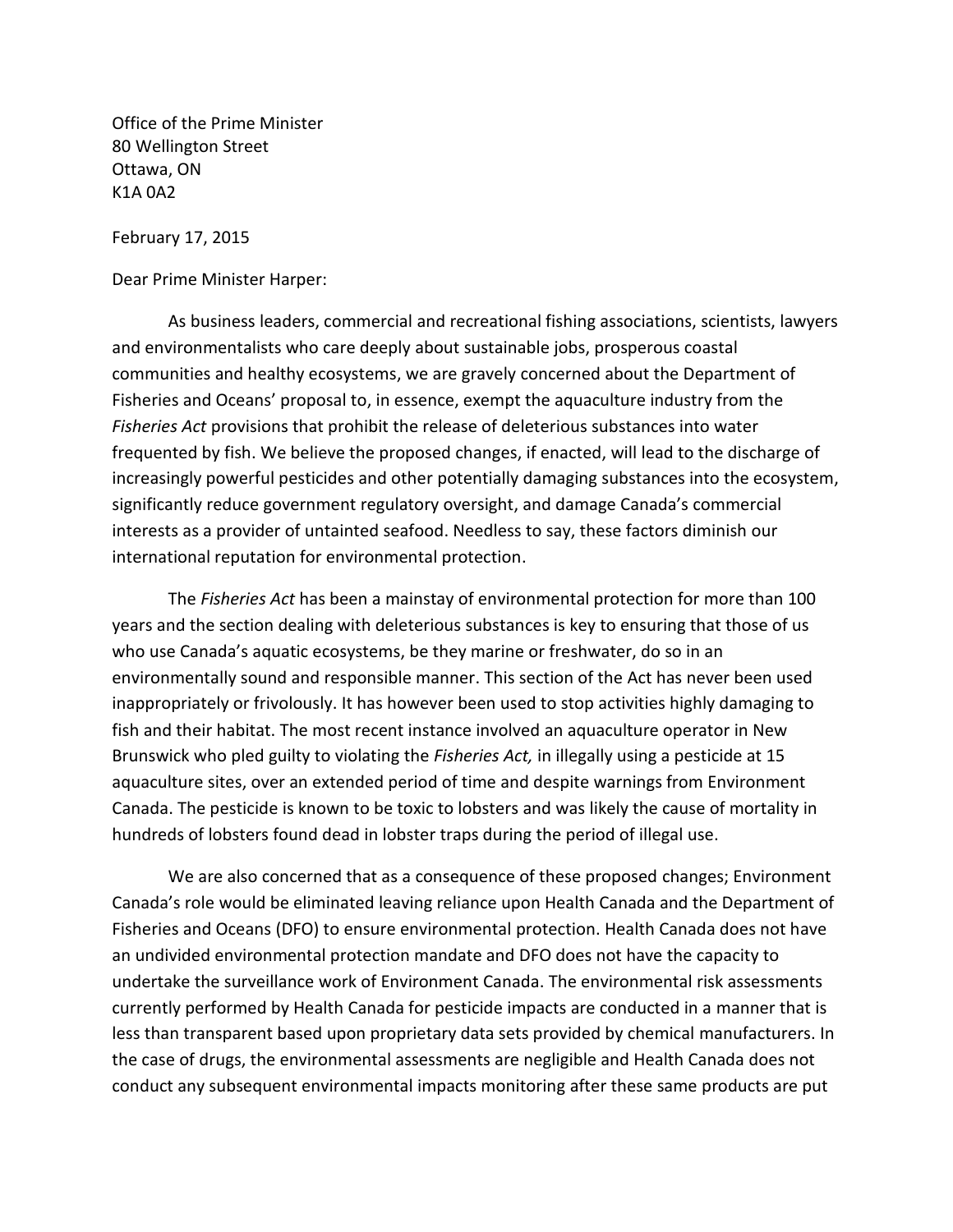into commercial usage. In our opinion, under the proposed changes, the environment is less likely to be fully considered much to the detriment of Canada's fisheries and marine life.

We are certainly not opposed to aquaculture activities, nor are we in favour of regulatory overlap or 'red tape'. We are however, strongly in favour of rules and protocol which protect the natural environment and the interests of all Canadians. In particular we are concerned about sectors like commercial and recreational fisheries and tourism which rely upon government to maintain healthy aquatic ecosystems.

We believe, the proposed regulatory changes will give the aquaculture industry special treatment under the *Fisheries Act*. In our opinion, to exempt one industry from environmental laws that will prejudice others can only increase conflicts among co-users of the aquatic environment. If the aquaculture sector is truly to become sustainable, it will have to deal responsibly with the challenges it faces from parasites, animal health and the unfair international competition from countries with poor environmental protection legislation. There is much the Government of Canada could be doing through research and the negotiation of higher international standards to support the Canadian aquaculture industry in facing these challenges.

We therefore respectfully ask you and your Cabinet colleagues to instruct the Department of Fisheries and Oceans to significantly revise the proposed regulatory changes to the *Fisheries Act* to reflect the substantial concerns expressed herein.

Sincerely,

Stewart Lamont Managing Director

Tangier Lobster Co. Fundy North Fishermen's Centre Maria Recchia Executive Director Association

Dr. Susanna Fuller Ecology Action

Bill Ernst Research Scientist (ret.) Environment Canada

Additional signatories include:

**Philippe Archambault,** PhD Institut des sciences de la mer (ISMER) Université du Québec à Rimouski, QC

**René Aucoin** President Nova Scotia Salmon Association, NS

**Natalie Ban,** PhD School of Environmental **Studies** University of Victoria, BC **Julia Baum,** PhD Department of Biology University of Victoria, BC

**Dean Bavington,** PhD Department of Geography Memorial University, NL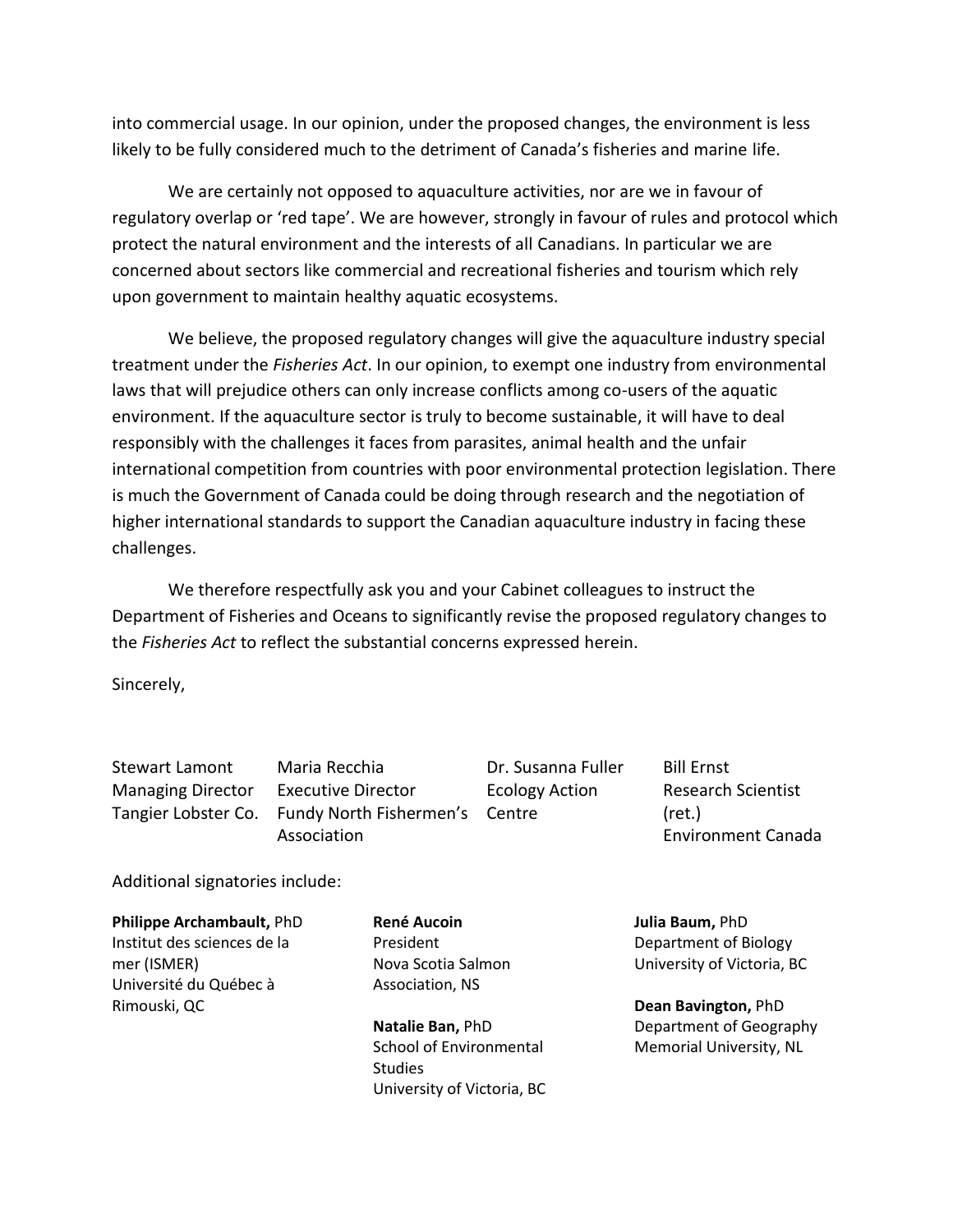**Beatrix Beisner,** PhD Département des sciences biologiques, Université du Québec à Montréal (UQAM), QC

**Cory Bishop,** PhD Department of Biology St. Francis-Xavier University, NS

**Jules Blais,** PhD President Society for Canadian Limnologists

## **Annie L. Booth,** PhD Environmental Studies Ecosystem Science and Management Program Chair, Natural Resources and Environmental Studies Graduate Program University of Northern British Columbia, BC

**Jean Boudreault** Président Fédération québécoise pour le saumon atlantique

**Mark S. Boyce,** PhD Dept. Biological Sciences University of Alberta, AB

**Michael Bradfield,** PhD Professor, Economics (ret.) Dalhousie University, NS

**Ralph Brown** Lighthouse Lobster Inc. Welshpool, NB

**Christian Brun** Executive Secretary Maritime Fishermen's Union, NB

**Les Burridge,** PhD Research Scientist (ret.) Fisheries and Oceans Canada, NB

**Silver Donald Cameron,** CM, ONS, DCL, DLitt, PhD Author, filmmaker, Executive producer of The GreenInterview.com NS

**Jack Chan** Chief Chemist (ret.) City of Toronto, ON

**Omer Chouinard,** PhD Département de sociologie Université de Moncton, NB

**Ratana Chuenpagdee,** PhD Canada Research Chair in Natural Resource Sustainability and Community Development Department of Geography Memorial University, NL

**Jessica Clogg,**  Executive Director and Senior Counsel West Coast Environmental Law Association

**Ian C. Colquhoun,** PhD Department of Anthropology Chair, Master's in Environment and Sustainability (MES) Prog. The Centre for Environment & Sustainability Western University, ON

**Peter Connors** President Eastern Shore Fishermen's Protective Association, NS

**Nicola Craig,** PhD Department of Natural Resource Sciences McGill University, QC

**Anne C. Dalziel,** PhD Biologist Université Laval, QC

**Chris Darimont,** PhD Hakai-Raincoast Conservation Scholar Department of Geography University of Victoria, BC

**Gary Dedrick** President Shelburne County Quota Group, NS

**Sinclair Dewis** Biologist (ret.) Environment Canada, Halifax, NS

**Lawrence M Dill,** PhD Professor Emeritus Department of Biological **Sciences** Simon Fraser University, BC

**Ken Doe** Biologist (ret.) Environment Canada, Halifax, NS

**Nancy C. Doubleday,** PhD Director, Peace Studies HOPE Chair in Peace and Health Department of Philosophy, McMaster University, ON

**Dan Edwards** Executive Director Area A Crab Fishermen's Association, BC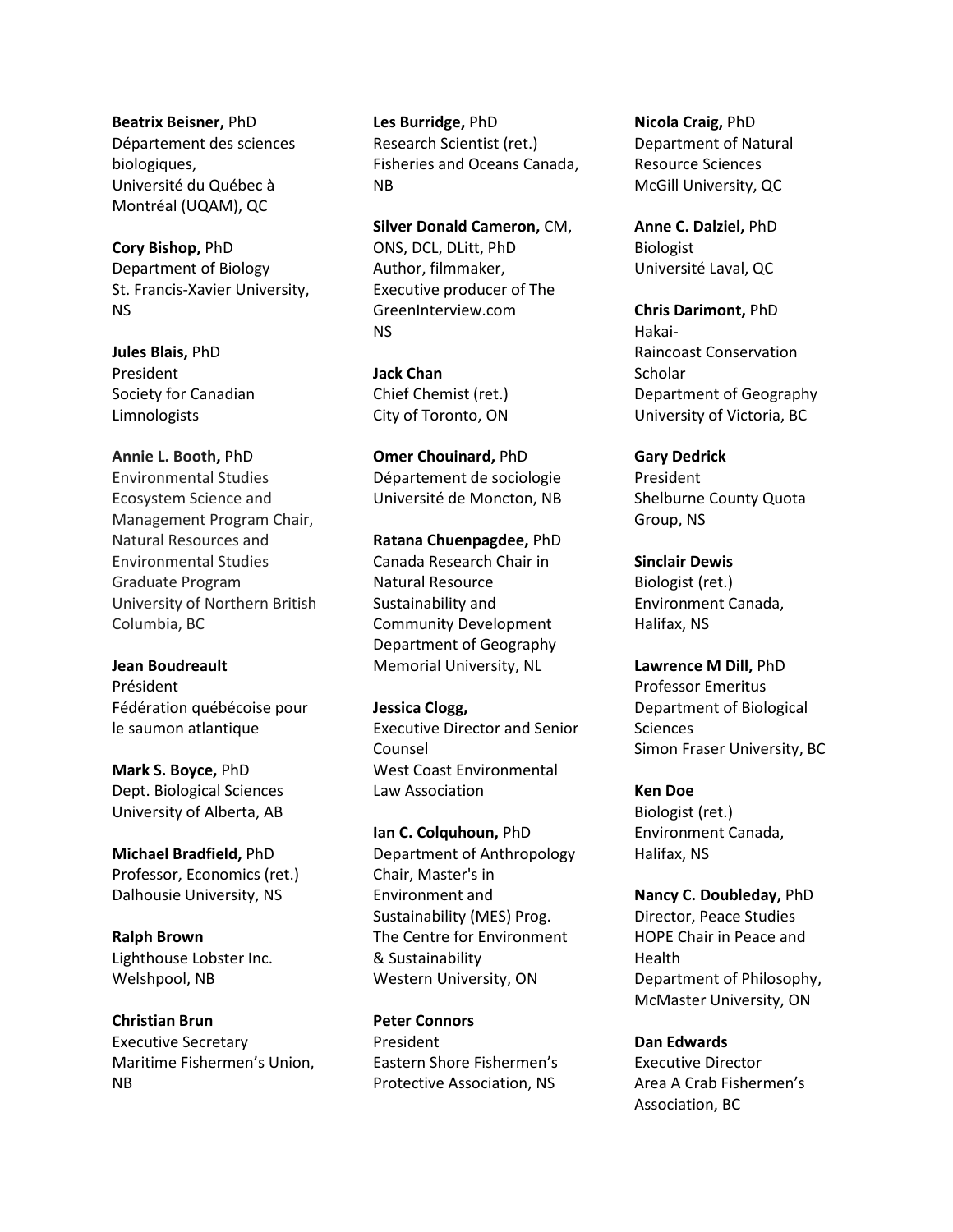**David Ferguson** President Lobster Fishing Area 27 Management Board Victoria and Cape Breton Counties, NS

**Jason T. Fisher,** PhD School of Environmental Studies University of Victoria, BC

**Paul Foley,** PhD Environmental Policy Institute Grenfell Campus, Memorial University, NL

**Jessica Forrest,** PhD Département de biologie Université d'Ottawa, ON

**Susanna Fuller,** PhD Ecology Action Centre, Halifax, NS

**Herbert Gamberg,** PhD Professor (ret.) Dalhousie University, NS

**Ruth Gamberg** Professor (ret.) Dalhousie University, NS

**Gloria Gilbert** Coastal Community Advocates, NS

**Barry Glickman,** PhD Centre for Biomedical Research University of Victoria, BC

**Jim Gourlay** Past President Nova Scotia Salmon Association NS

**James Grant,** PhD Professor of Biology Concordia University, QC

**Spencer Greenwood,** PhD Director-Research Scientist AVC Lobster Science Centre, Atlantic Veterinary College, University of PEI

**Brian Guptill** President Grand Manan Fishermen's Association, NS

**Sandra Hanson,** MBA St. Mary's Bay Coastal Alliance Freeport, NS

**Ahdia Hassan** Invasive Species Coordinator Saskatchewan Conservation Data Centre, SK

**Luise Hermanutz,** PhD Biology Department Memorial University, NL

**James Higgs** Chairman Seaside Tourism and Business Association, NS

**Ross Hoffman,** PhD Department of First Nations **Studies** University of Northern British Columbia, BC

**Tony Hooper** V.P. Resourcing Connors Brothers, NB

**Don Hutchens** President Salmonid Council of Newfoundland/Labrador, NL **Jeffrey Hutchings,** PhD Faculty of Science Killam Professor Department of Biology Dalhousie University, NS

**Jack Imhof** President Canadian Aquatic Resources Section American Fisheries Society, ON

**Ora Johannsson,** PhD Emeritus Researcher Fisheries and Oceans Canada Adjunct Professor University of British Columbia

**Jeremy Kerr,** PhD University Research Chair in Macroecology and Conservation Department of Biology University of Ottawa, ON

**Karen Kohfeld,** PhD Associate Professor and Canada Research Chair in Climate, Resource, and Global Change, School of Resource and Environmental Management Simon Fraser University, BC

**Christoph Konrad,** PhD Centre for Fisheries Ecosystem Research/ Marine Institute Memorial University, NL

**Martin Krkosek,** PhD Sloan Research Fellow Department of Ecology and Evolutionary Biology University of Toronto, ON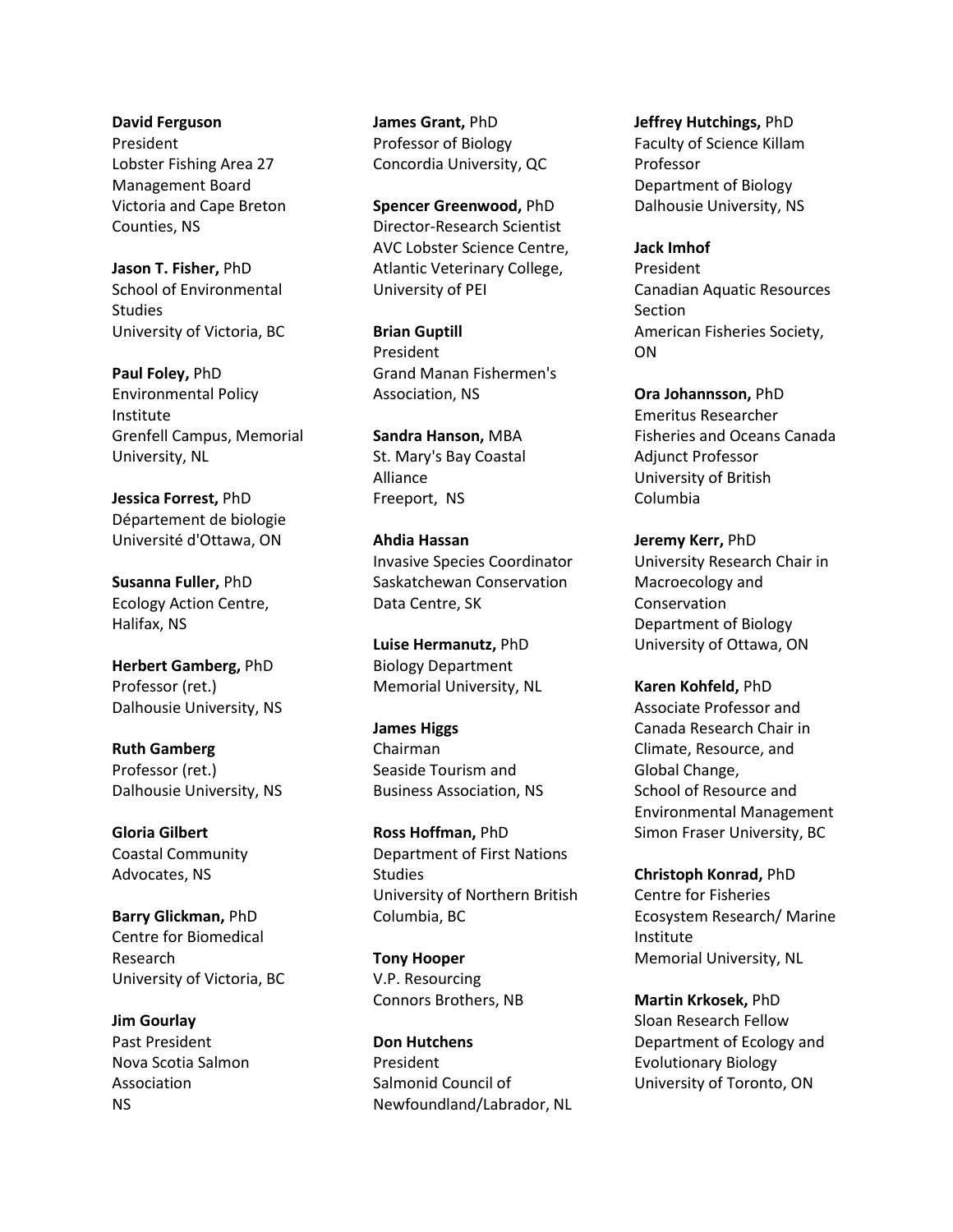**Timothy Lambert** Research Scientist (ret.) Fisheries and Oceans, NS

**Stewart Lamont** Managing Director Tangier Lobster Co., NS

**Alexander Lautensach,** PhD School of Education University of Northern British Columbia, BC

**Leonard LeBlanc** President Gulf Nova Scotia Fishermen's Coalition, NS

**R. H. Loucks,** PhD Friends of Port Mouton Bay, NS

**Heike Lotze,** PhD Canada Research Chair in Marine Renewable Resources Department of Biology Dalhousie University, NS

**Martin Mallet** Directeur général Homarus Inc., NB

**Ralph Martin,** PhD Department of Plant Agriculture University of Guelph, ON

**Jérôme Marty,** PhD Department of Biology University of Waterloo, ON

**Charles Mather,** PhD Department of Geography Memorial University, NL

**Amanda and Harvey Matthews** Point Star Seafoods LTD, NB

**Theresa McClenaghan** Executive Director Canadian Environmental Law Association

**Anne McIntosh,** PhD Department of Science University of Alberta, AB

**Jim McIsaac** Executive Director T. Buck Suzuki Environmental Foundation, BC

**Inka Milewski** Science Advisor Conservation Council of NB

**Antonia Mills,** PhD Department of First Nations Studies University of Northern British Columbia, BC

**Arne Mooers,** PhD Department of Biology Simon Fraser University, BC

**Marion Moore and Linda Loth** Co-Chairs South Shore Chapter of the Council of Canadians, NS

**Paul Moquin** Research Scientist. Department of Geography University of Victoria, BC **Yolanda E. Morbey,** PhD Department of Biology Western University, ON

**Alexandra Morton** Independent Biologist British Columbia, Canada

**Robert Mosher** President Sheet Harbour and Area Chamber of Commerce and Civil Affairs, NS

**Judith Myers**, PhD President Canadian Society for Ecology and Systematics

**Barb Neis,** PhD Department of Sociology Memorial University, NL

**Scott Nightingale** President Salmonid Association of Eastern Newfoundland (SAEN), NL

**Debbie Norton** President NB Salmon Council (NBSC), NB

**Eugene O'Leary** President Guysborough County Inshore Fishermen's Association, NS

**Kim Olsen** President United Fishermen and Allied Workers Union-Unifor, BC

**Rosemary E. Ommer,** PhD Adjunct Professor, (ret.) Depts. of History and Geography University of Victoria, BC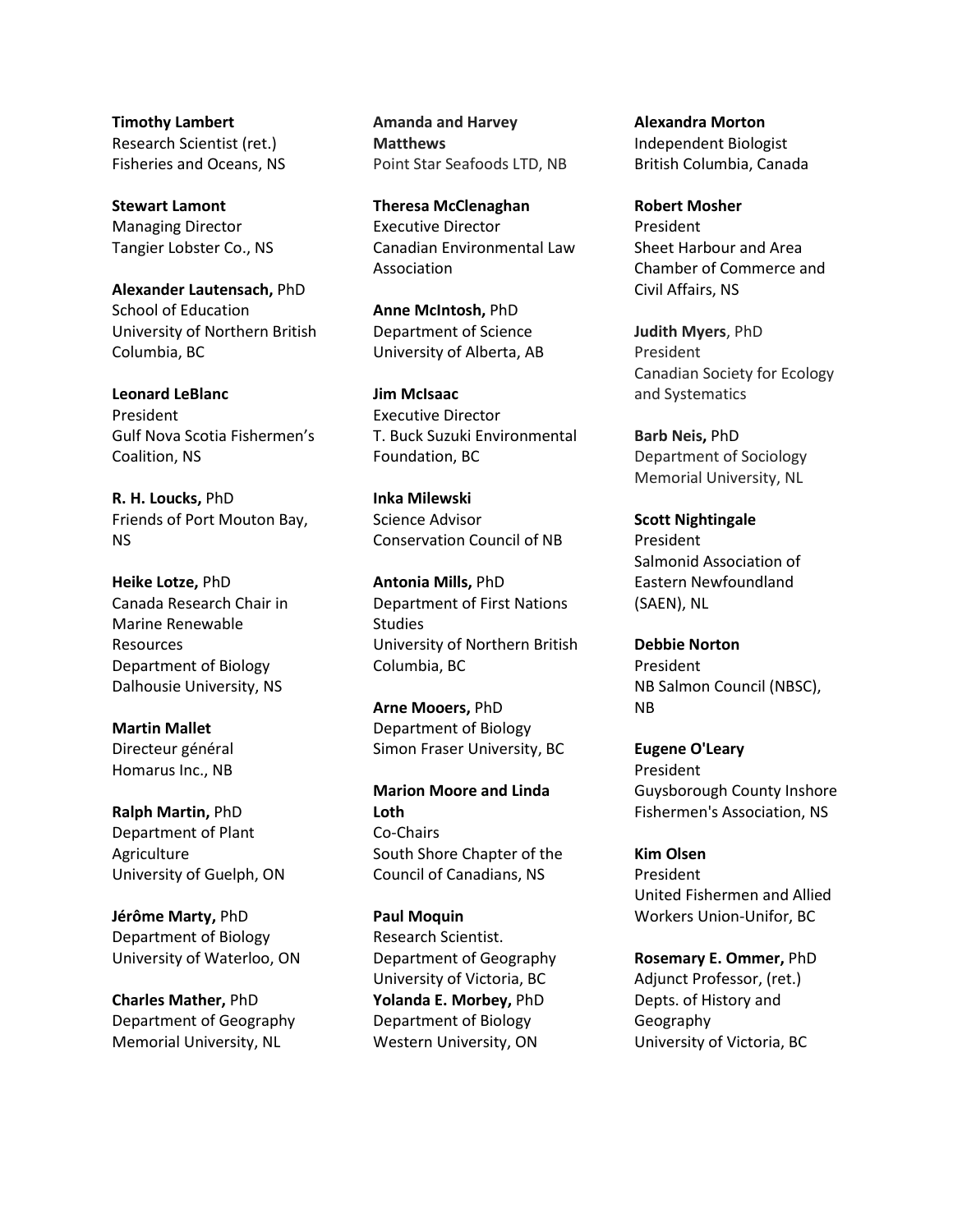**Sarah Otto,** PhD Department of Zoology University of British Columbia BC

## **Allan Paddock**

Chairperson, Norris Arm and Area Economic Development Committee

**Roy Parker** Aquatic Biologist (ret.) Environment Canada, NS

**Agnes Pawlowska-Mainville,** PhD Department of First Nations Studies University of Northern British Columbia, BC

**Joelle Pelletier,** PhD Department of Chemistry Université de Montréal, QC

**Jon Percy** Research Scientist (ret.) Fisheries and Oceans, NS

**Keith Piercey** Coordinator Salmon Preservation Association for the Waters of Newfoundland (SPAWN), NL

**Evelyn Pinkerton,** PhD School of Resource and Environmental Management Simon Fraser University, BC

**Stan Proboszcz** Fisheries Biologist Watershed Watch Salmon Society

**Paul Pross,** PhD Emeritus Professor and former Director School of Public Administration Dalhousie University, NS

**Maria Recchia** Executive Director Fundy North Fishermen's Association, NB

**Andrea Jane Reid** Content Producer & Host of Science Faction

**George A Rose,** PhD Director Centre for Fisheries Ecosystems Research Marine Institute Memorial University, NL

**Dave Shutler,** PhD Department of Biology Acadia University, NS

**Jamie Simpson,** J.D. Executive Director, East Coast Environmental Law Association. NS

**Graham Smith,** P.Eng., M.Eng. Director Sage Environmental Program Former President Focal Technologies Inc. NS

**Wendy Watson Smith** President Association for the Preservation of the Eastern Shore (APES), NS

**Paul Snelgrove,** PhD Professor, Department of Ocean Sciences and Biology Department Memorial University, NL

**Diane Srivastava,** PhD Dept of Zoology & Biodiversity Research Centre, University of British Columbia BC

**Keith Sullivan** Fish Food and Allied Workers UNIFOR, NL

**Céline Surette,** PhD Professeure agrégée, Département de chimie et de biochimie Faculté des Sciences Université de Moncton, NB

**Tim K. Takaro,** M.D Faculty of Health Sciences Simon Fraser University, BC

**Bill Taylor** President Atlantic Salmon Federation

**John Volpe,** PhD School of Environmental Studies University of Victoria, BC

**Peter G. Wells,** PhD Environment Canada, Canadian Wildlife Service (retired). Faculty of Management (SRES, SIM) and Faculty of Science (MAP) Senior Research Fellow, International Ocean Institute, Dalhousie University, NS